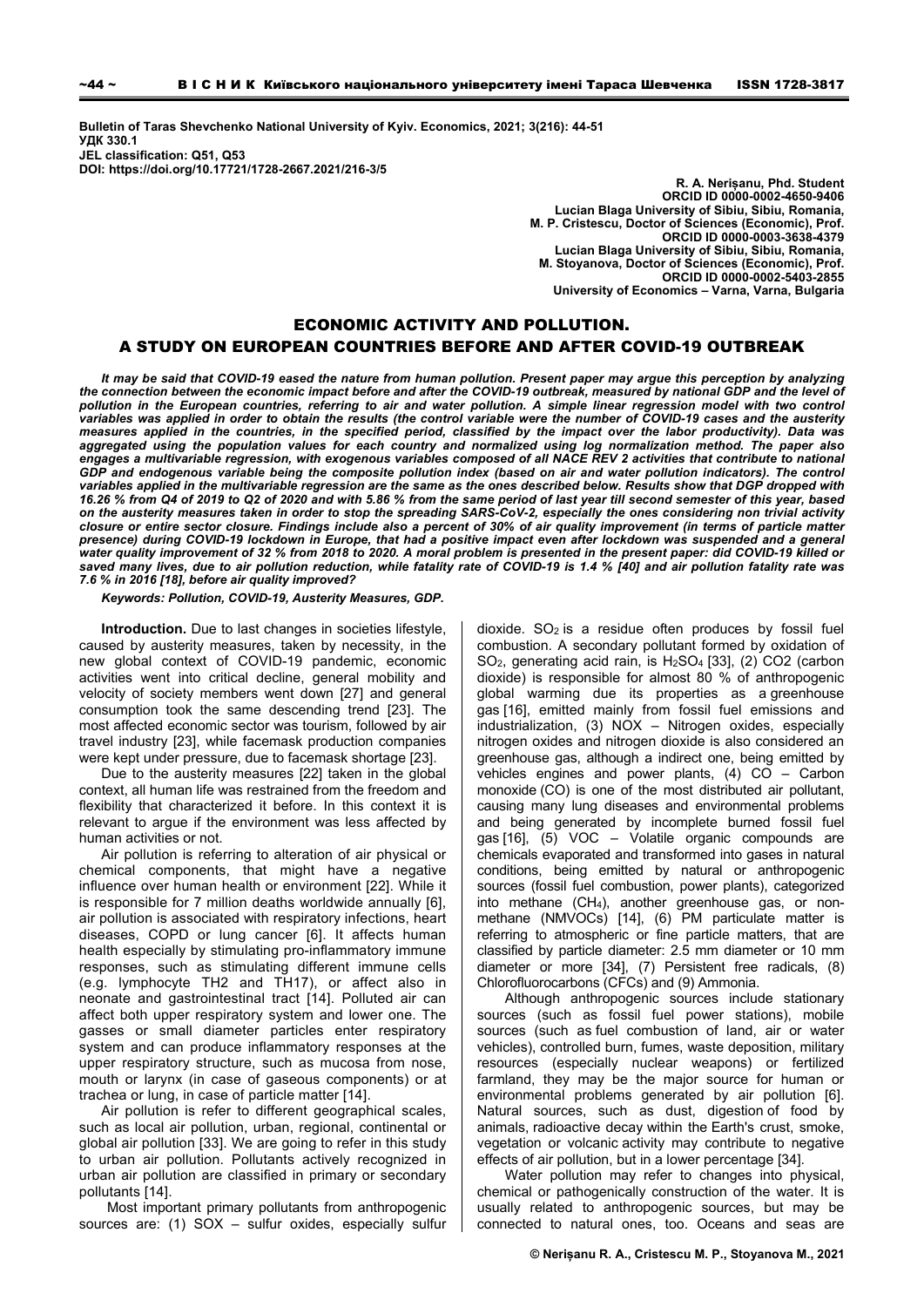polluted manly by municipal waste or oil spill disasters, that merge into deep changes of aquatic ecosystem and extension of marine species. We might take in consideration that "the oceans and seas are not infinite" [35]. Groundwater, being the main source for drinking water or irrigation, can be polluted by all of the human activities related to water pollution or soil pollution, due to the hydrological cycle, although, once polluted it cannot be cleaned up. Rivers and streams are mainly polluted by waste disposal or chemicals that remain from industrial water treatments, that long ago overload the assimilative capacity of the flowing water to clean themselves. Lakes and ponds are usually polluted by direct (waste) or indirect waste discharge (such as storm water, sewage from the septic tanks, fertilizers, insecticide or pesticide). "The quality of water our atmosphere is threatened by air pollution" (especially NOx, that generates acid rain or CO2 and creates the greenhouse effect [35].

Water pollution sources may be classified as follows: acid rain (especially die to  $NOS<sub>X</sub>$  from the atmosphere), agricultural waste (which eliminate organic compounds into the water), alien species (which can disrupt the basic resources such as light, nutrients, physical space, chemical compound or pathogenically one), climate change (especially areas where global warming cause high temperatures), disruption of sediments (driven by storm water), industrial waste and agrochemicals (pesticides and insecticides, chemicals from industrial water waste treatment), nutrient enrichment, crude oil spills, radioactive waste, sewage and oxygen demanding wastes, thermal pollution (such as hot water disposal from balneary unities) and urbanization [29].

Leading worldwide of death and disease, due to waterborne diseases, chemicals from water may damage nervous system (pesticides, lead), cause cancer (pesticides, arsenic, petrochemicals), endocrinal damage (pesticides), oxygen restrictions in the brain (nitrates), vascular diseases (arsenic), damage spinal cord (fluoride) [29].

Although water pollution may occur to all hydrological cycle, there are two types of water pollution: surface (marine pollution, rivers, estuary) and groundwater pollution (soil hydrology). Sources are also classified as point sources (which are single, identifiable sources of pollution in the water) or nonpoint sources, due to diffuse contamination, not flooding from a single, identifiable source (e.g. nitrogen from fertilized areas, urban runoff) [39].

Contaminants may be chemicals, pathogens or physical change. Change in concentration of chemicals in water may lead to modifications in acidity, electrical conductivity, temperature or eutrophication (growth in nutrients and minerals) of water. Pathogen (microorganisms that cause disease) pollution may include Burkolderia Pseudomullei, Cryptosporidium Parvum, Giardia Lamblia, Salmonella, Norovirus and parasitic worms. Physical change may include temperature or density change. Contaminants may be organic (herbicides, insecticides, detergents, disinfection products, food processing waste petroleum hydrocarbons, VOC, chlorinated solvents, perchlorate, drug pollution) or inorganic (acidity, ammonia, chemical waste, fertilizers, heavy metals, secretion of creosote, sediments) [35].

Measurements can be in situ: nutrients, organic matter, hazardous substances, other chemical in rivers, lakes groundwater or satellite data, especially Landsat 8 OLI/TIRS or Sentinel surface reflection map [7; 41].

Measurements taken in Europe started in early march 2020, firstly in Italy and spreading all over Europe quickly. Most of the measurements focused on intra or interstate human mobility, but also on limitation of human activities

that demand interaction (such as school or other non-trivial activities). As these restrictions were applied, they could be categorized by the size of human mobility limitations, as follows: adaptation of workplace (partial or full), closing daycare, closing high school, closing primary school, closing pub activities (partial or full), closing sectors (partial or full), closing entertainment venues (partial or full), closing gyms and sports centers (partial or full), closing hotels or other accommodation (partial or full), forbidden indoor over 5, forbidden indoor over 100, forbidden indoor over 1000, masks mandatory and closed spaces partial, masks mandatory and closed spaces, masks mandatory and all partial, forbidden mass gather, closing nonessential shops (partial or full), forbidden outdoor over 5, forbidden outdoor over 50, forbidden outdoor over 500, forbidden outdoor over 1000, closing place of worship (partial or full), forbidden restaurants and cafes, stay home order, teleworking, closure of public transportation, suspended flights and workplace closure.

Restrictions were taken in order to minimize interaction between persons, due to high transmission rate of SARS-CoV-2, which is a "highly infectious respiratory disease" [3], having a rate of death of 2.84 % [38]. SARS-CoV-2 transmission was first to be attributed to mammals and birds, due to the connection of the first cases and wet animal market in Wuhan, where it all started, but afterword, related studies shown that the virus can be transmitted Person-to-person [3] and it is more likely that mammals are the link between SARS-Cov-2 and humans, as SARS-Cov-2 has 88 % identity with two bat-derived (SARS)-like coronaviruses [25]. Person to person transmission of the virus is based on direct contact (the cause targeted by almost all of the restrictions taken) and droplets spread in the coughing or sneezing process (that's where the mask restrictions interfere). It is uncertain if the virus can be transmitted in the intra-uterine transmission [8]. After penetrating the body, the virus binds to a receptor and fusions with the cell membrane. The virus is transmitted by "the binding between the receptor-binding domain of virus spikes and the cellular receptor which has been identified as angio-tensin-converting enzyme 2 (ACE2) receptor" [25].

A review shows that physical distance increased protection to SARS-Cov-2, the 1 m distance being an important level from which it decreases the exposure to the virulent particles [9]. Face protection with mask is linked to increased protection, especially when N 95 mask is used, in comparison with common surgical mask, while eye protection was also linked to lower risk of infection [9]. The review underlines the importance of wearing a face protection in a proper way and the risk of improper wearing of face protection, aspect that encourages the necessity of other measures to be taken, regarding physical distance restrictions.

**Methodology.** In order to search for a connection between human mobility restrictions, course of economic results and pollution we took in consideration the most important restriction from the ones presented above and created and index, that implied different weight in the aggregation process of the variables involved in the indexation, from 1 to 3,1 being the lower impact over activities that might contribute to air or water pollution (e.g. face mask order is a restriction that did not contribute to air and water pollution, societies being engaged in their normal activities with or without mask) and 3 being the restrictions that have the highest impact over the activities that might contribute to water and air pollution (stay home order is a restriction that had a big impact over urban air pollution [18; 21; 27; 32; 31], global CO2 emissions [19] or rivers [2; 24] and lakes pollution [41]. The index was computed for three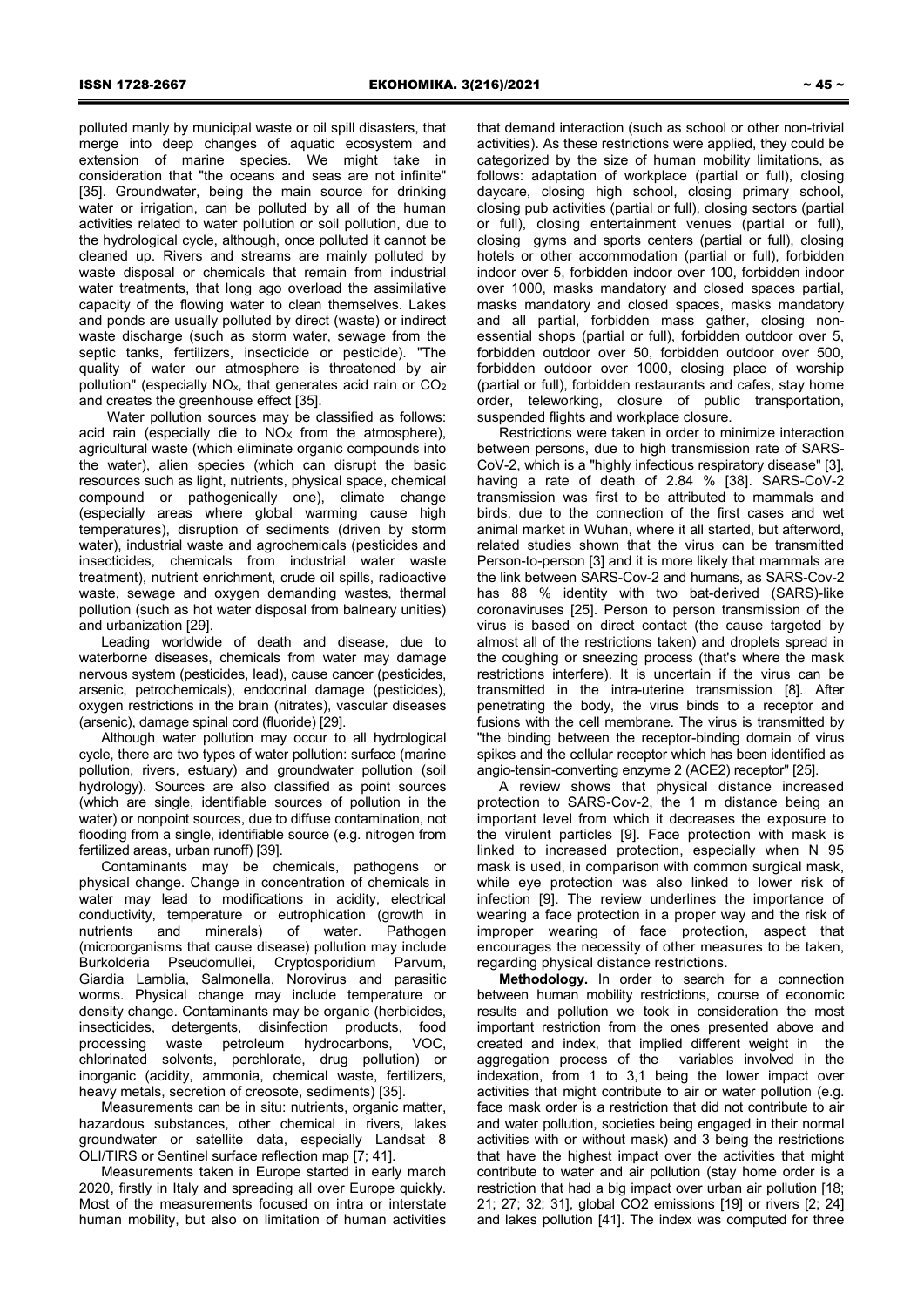periods: 01 March – 15 May, 15 May – 14 July, 14 July – 30 September. The index was computing by averaging the restriction level of all European countries for every day of the involved period. The countries took in account for the indexation were Austria, Belgium, Bulgaria, Croatia, Cyprus, Czechia, Denmark, Estonia, Finland, France, Germany, Iceland, Ireland, Italy, Latvia, Lichtenstein, Lithuania, Luxembourg, Malta, Netherlands, Norway, Poland, Portugal, Romania, Slovenia and Spain. The restrictions have derived into reduction of "30% and 50% for the energy, industry, road transport and international shipping sectors, and 80 % for the aviation sector" [10].



**Fig 1. Pollution reduction due to COVID-19 restrictions** 

*Source*: authorial computation.

For the measurement of air pollution, we created an index that took in consideration PM 2,5 and PM 10 [30], due to lack of recent data for  $CO<sub>2</sub>$ ,  $SO<sub>X</sub>$ ,  $NO<sub>X</sub>$ ,  $CO<sub>1</sub>$ , VOC and CFCs. CO<sub>2</sub> data is not up to second trimester of 2020, so it has not been taken into consideration, although some studies are available [17; 19]. EEA-33 emissions of Sulphur oxides (SO<sub>x</sub>) have decreased by 74 % between 1990 and 2011 [13]. There is no measurement of VOC. Globally, consumption of ODS – ozone-depleting substances (ODS: hydrochlorofluorocarbons, chlorofluorocarbons, etc.), controlled under the Montreal Protocol, has declined by 99.67 % worldwide in the period 1986–2018 [12]. We used WAQI index and EPI data for air quality measurement.

There are many sources of air and water pollution data. Most trustable are international organizations quality indices and satellite data. We used Eurostat waterbase source to measure pollution from 2018 and 2020 (as it was the most recent data). For water quality index we used: sanitation & drinking water data, unsafe drinking water index, wetland loss fisheries data, fish stock status, marine trophic index, fish caught by trawling, water resources data and water waste management index.

**Results.** COVID-19 restrictions in Europe had a higher level in the second trimester of the year, due to outbreak of the virus from Asia to Europe, starting from Italy, with the first registered restrictions in 06 March 2020 and rapidly spreading through Europe. Restrictions had a relaxation trend, even though SARS-CoV-2 positive cases increased. The second wave of COVID-19 infection started in October 2020, but data is still not available. It can be seen a relaxation of restriction in the second half of the year, due to economic activities resumption policies.

COVID-19 restrictions in Europe

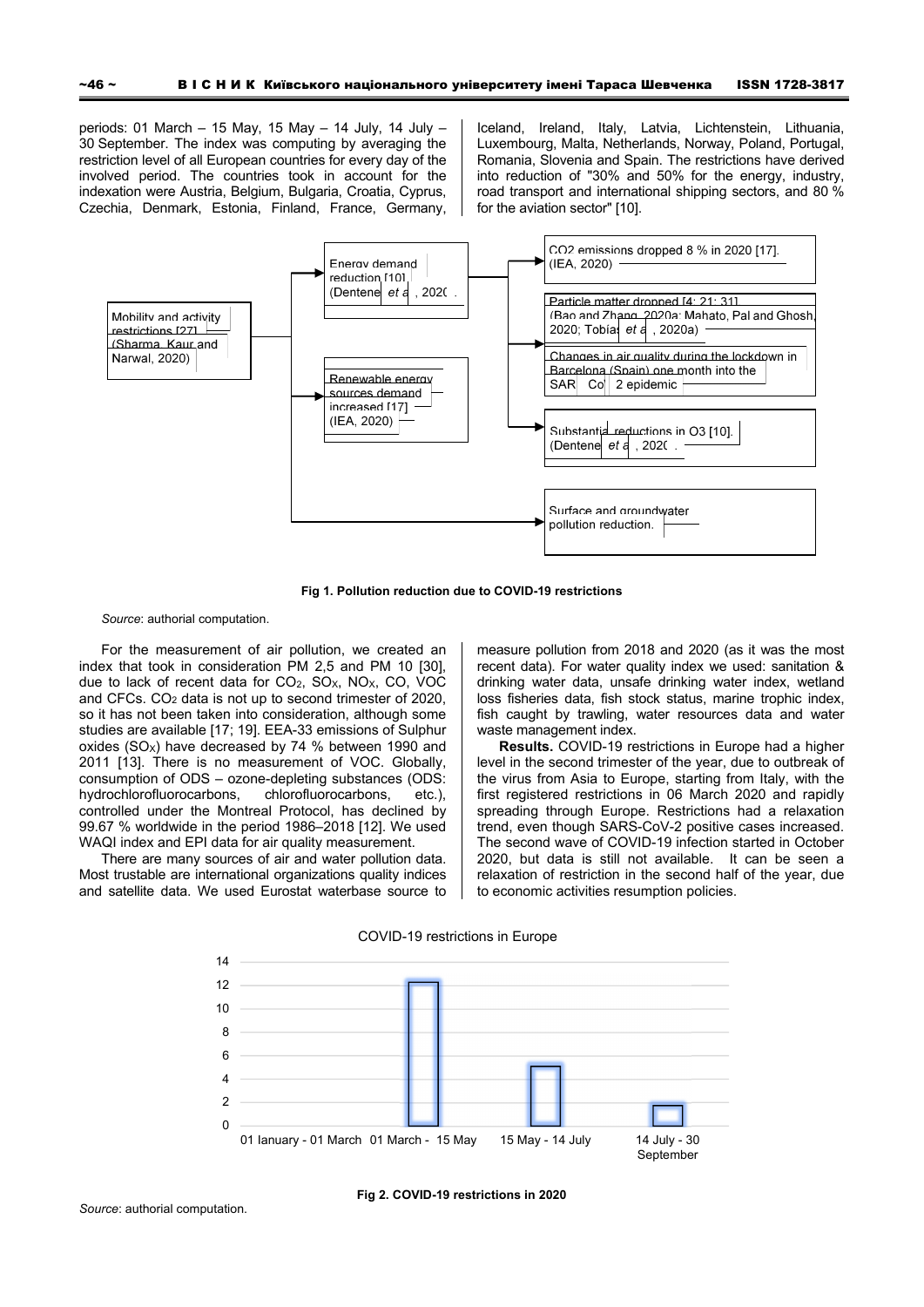European GDP had a descending trend from the last trimester of 2019, when mobility restrictions, such as suspended international flights or two-week quarantine for the income tourists, were taken. It can be seen that DGP dropped with 16.26 % from Q4 of 2019 to Q2 of 2020 and with 5.86 % from the same period of last year till second semester of this year. Foundation of this descending trend



**Fig 3. European DGP and COVID-19 restrictions** 

*Source*: authorial computation.

As it can be seen in figure 5 and figure 6, COVID-19 restrictions had a higher influence over Italy, due to highest infection rate in the beginning of the pandemic and higher



**Fig 5. Italy GDP and COVID-19 restrictions** 

*Source*: authorial computation.

As reported before, air quality was measure din PM2.5 and PM10, and included almost all of the European countries. Air quality was measured using PM2.5 and PM10 indicators and had a 30 % decrease in the concentration on the particle matters in the urban outdoor air, across Europe. March and April were the most urban





**Fig 4. European DGP** 

*Source*: authorial computation.

public health impact, which spilled over economic performances of some of the main sectors, such as tourism and services sector [23].



# **Fig 6. Romanians GDP and COVIS-19 restrictions**

*Source*: authorial computation.

air polluted months from 2020. The air self-cleaning capacity took over one month in order to cut out the particle matters that flew within urban air, but human mobility and activity restrictions, especially stay home order, school closure and workplace closure had a big impact over PM dropdown and over CO2 and O3 dropdown [10; 17].



Air quality and restrictions

**Fig 7. Air pollution and COVID-19 restrictions**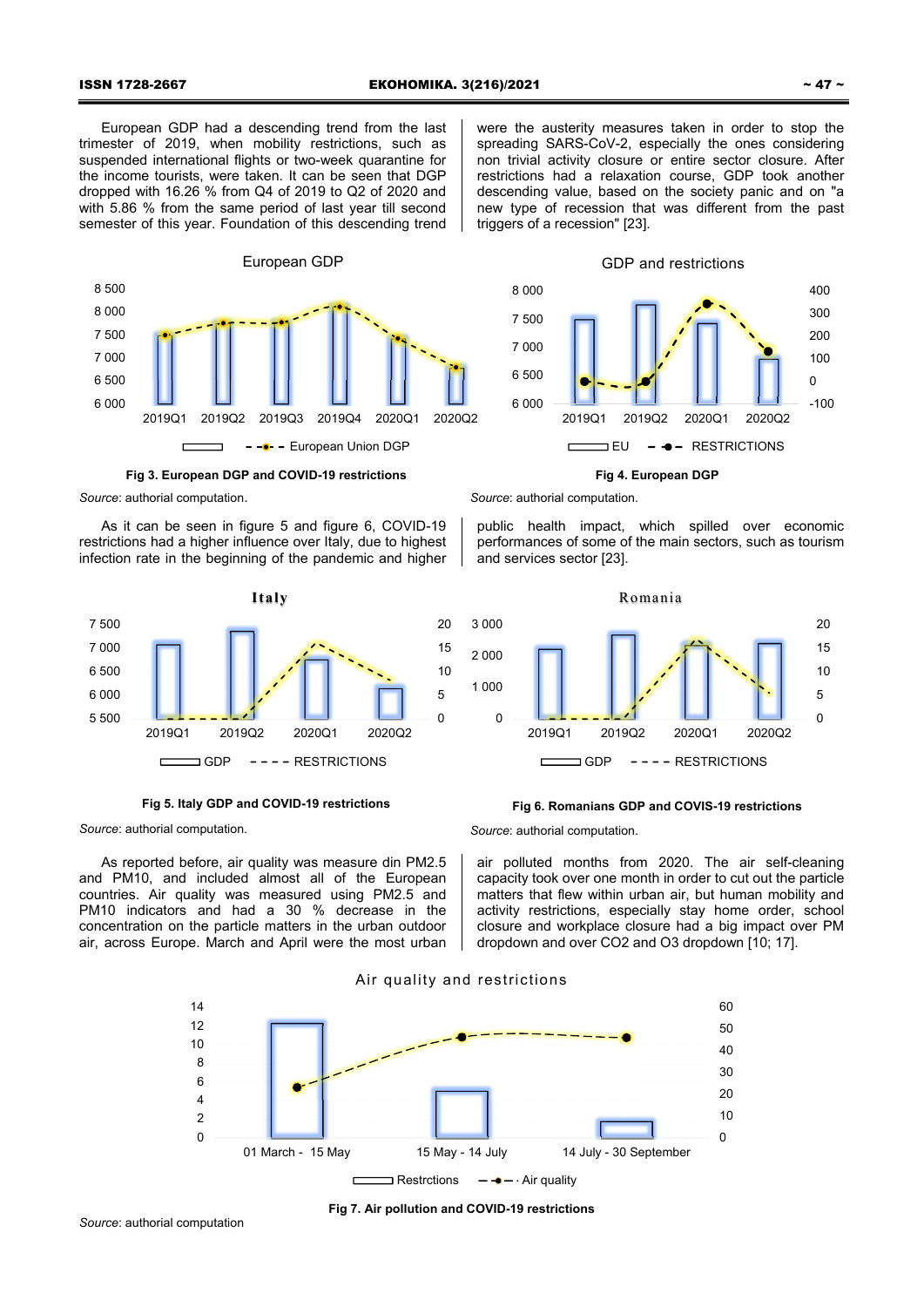From the figures 8 and 9 we can observe air quality improvement (in terms of particle matter presence) during COVID-19 lockdown in Europe, that had a positive impact even after lockdown was suspended. Air quality improvement remained at a higher level after lockdown, than before COVID-19 breakdown restrictions. Most positively affected countries, that suffered an improvement in urban air quality condition, were Italy (with a particle matter reduction of 73 %), Spain (75 % air quality improvement), Romania (with a 66 % urban air quality improvement in terms of PM), Slovenia, Norway, Cyprus, Iceland and United Kingdom (with more than 50 %

improvement in air quality, in terms of PM). A slightly reduction of air quality was found in Denmark and Germany (5–7 %). Most polluted countries before lockdown (first weeks of March) were, in this exact order: Italy, Romania, Slovenia, Luxembourg, Spain and Cyprus. After lockdown, most polluted countries remain Croatia, France, Luxembourg, Cyprus, Denmark, Germany and Lithuania. Highest level of austerity measures was taken in Romania, Slovenia, France, Cyprus, Netherland, Italy and Spain. Most prolonged period of restrictions has been established in Italy, Portugal, Romania and Spain (not exactly in this order).



**Fig 8. Air pollution in Europe before lockdown** 

**Fig 9. Air pollution in Europe after lockdown** 

demand (especially from coal, oil and natural gas) [17]. Another important restriction that contributes  $CO<sub>2</sub>$  dropdown was stay home order or workplace closure, that suspended fossil fuel combustion from personal and public transportation and cleaned air from gasses and particles

released in this process (CO, CO<sub>2</sub>, SO<sub>2</sub>, PM).

*Source*: authorial computation

*Source*: authorial computation

Besides PM dropdown,  $O_3$  and  $CO_2$  had a major dropdown, too, "twice as large as the combined total of all previous reductions since the end of World War II" [17]. CO2 had a dropdown of 8 % from 2019 to 2020, reaching the value from 2010, after repeated increases, specially in 2018 (approx. 2 %). CO2 emission dropdown, after lockdown restrictions was accomplished due to decline of the energy



**Fig 10. CO2 global emissions** 

Gt, CO2 global emissions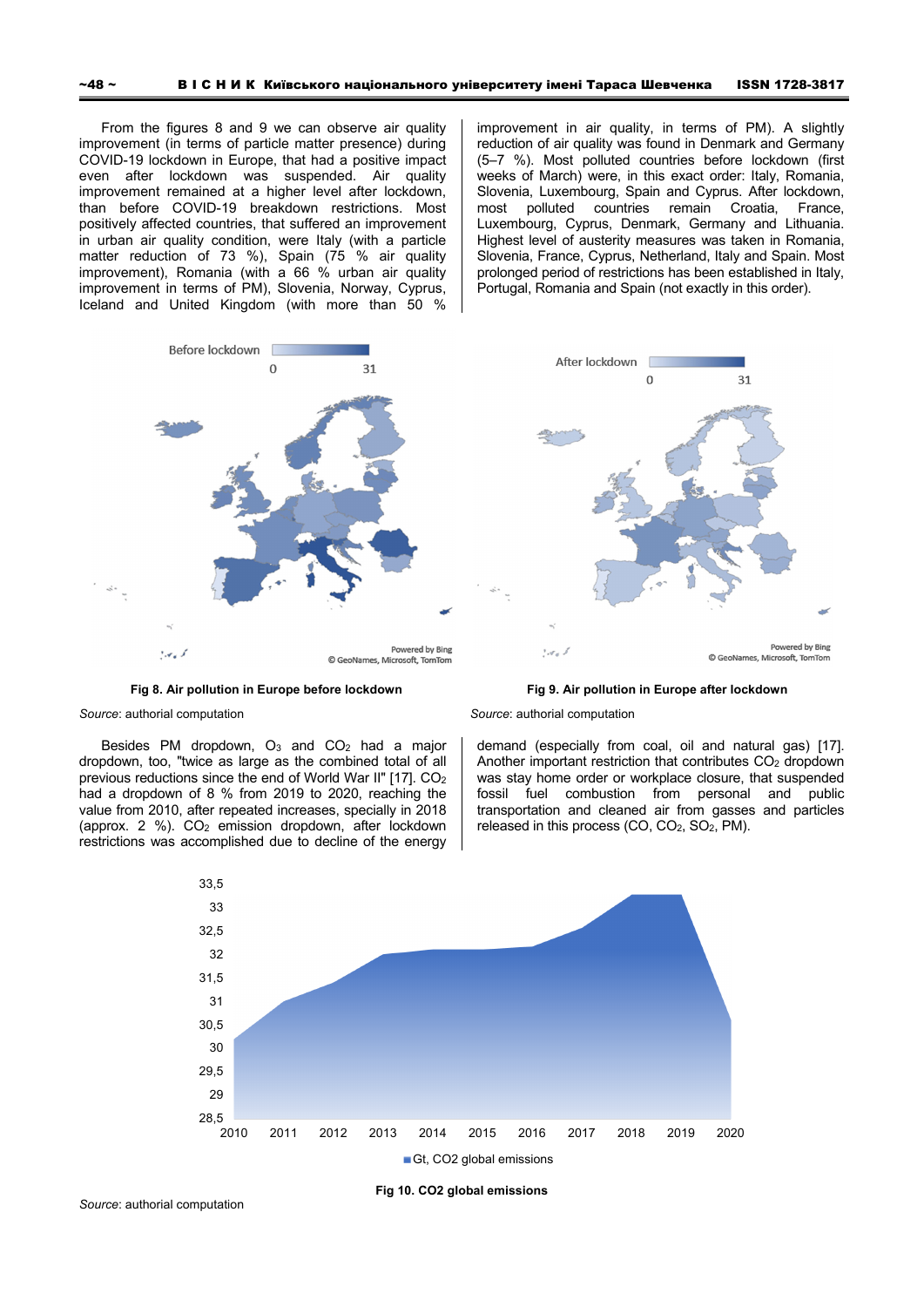Water pollution, measured with Eurostat data regarding surface and groundwater pollution, including drinking water safety, wetland loss fisheries and fish stock, marine trophic index, water resources and water waste management. The index created used equal weights for all of the variables included, which were normalized using maximum value method. From the fig. 9 and 10 it can easily be seen that water quality has improves from 2018 to 2020, the countries that had the highest improvement of water quality

were, in this exact order, Croatia (with 48 % improvement in water quality), Lithuania (47 % improvement in water quality), Poland, Ireland, Estonia, Italy and Norway (all with over 40 % improvement in water quality). In general, water quality improved with 32 % from 2018 to 2020, based on industrial activities closure and improvement in water waste management techniques and legislation restrictions. Many sources linked surface and groundwater pollution reduction to industrial activity drop, caused by COVID-19 restrictions.



**Fig 11. Water pollution in Europe, in 2018** 

*Source*: authorial computation

Lowest water quality, in 2018, was there to be found in Luxembourg, Austria, Czech Republic, Slovakia, Slovenia, Hungary, Ireland, Finland, Norway and Greece, and in 2020, Luxembourg, Austria, Slovenia, Slovakia and United Kingdom, while the highest water quality was there to be found in Poland, Croatia and Romania.

**Conclusion & Discussion.** Our results show that economic result in Europe had a decreasing pattern from the time restrictions were imposed, based on activities, companies and sectors closure, that affected national DGP and gross added value in almost all European countries. Similar results are shown in [15; 22; 23]. Economic activity endured disruptions in the supply and demand equilibrium, due to consumer behavior change, after COVID-19 panic and restrictions changed the consumer priorities. This disruptions in supply and demand equilibriums, from different markets, had major implications into unbalancing important economic sectors.

One of the most affected sectors by human mobility restrictions was the tourism sector, with a loss of \$200 billion from cancelled hotel bookings, international events or flights, until April 2020 [23]. Also, the sport industry was hardly affected by the pandemic context, all of the major football, rugby leagues were suspended, motorsport game from Portugal was postponed, snooker and swimming championship were also postponed, that concluded into billions of dollars deficit [23]. Oil-dependent countries had major spillovers, due to oil price fall from the early 2020 and the mobility restrictions imposed by the COVID-19 restrictions, that led into down drop of energy demand, especially down drop of fossil fuel combustion process (which was also a big contributing factor for air quality improvement across Europe). Also, import dependent countries had suffered from shortages of supply from China and India, due to major restrictions imposed in these countries with large population, especially those targeting the workplace closure. Also, the benefits from company

 $100$ Powered by Bing © GeoNames, Microsoft, TomTom

# **Fig 12. Water pollution in Europe, in 2020**

#### *Source*: authorial computation

closure are hardly related to air pollution reduction. Monetary sector was affected due to inefficient loans required by SME's, while financial markets encounter major fell downs based on the general instability and disruptions of important markets [23]. Tourism and food chain support pandemic outbreaks, originated from China, a big food supplier, that is why this is an aspect that might denigrate food industrialization [15].

All the activities, industries and sectors closure did affect national economic indicators, but, on the other side, it positively affected environmental quality of the urban areas, especially in the metropoles or larger cities. Results show a 5.86% dropdown in DGP/capita from the second trimester of last year till the second trimester of 2020, based on tourism sector closure, activities and industries closure and consumption drop or disruptions in supply and demand chain, due to changes consumer behavior. In the same time, air quality (measured in density of PM presence in the most important urban area through Europe) improved with a mean of 30%, with a maximum value of 73 %. Similar studies had consistent results. For example, in Bao and Zhang [4] air quality improved with 24 % due to 70 % human mobility dropdown. Most sources cover China and India (Bao and Zhang [5]; Lokhandwala and Gautam [20]; Mahato, Pal and Ghosh [21]; Sharma et al. [28]; Wang and Su [37]; Wang et al.  $[36]$ ). Other sources showed a drop-down of  $CO<sub>2</sub>$  with 45 to 51 % during lockdown in Barcelona [32].

A moral problem is there to be argue: did COVID-19 killed or saved many lives (based on air pollution reduction)? While fatality rate of COVID-19 is 1.4 % [40], air pollution had a fatality rate of 7.6 % in 2016 [18]. Since air quality improved with 30 %, based on decrease of 3.8 % of the total energy, in the first quarter of 2020 [17], the air pollution fatality rate should decrease to 5.3 %. Similar studies support this finding. "The COVID-19 pandemic might, paradoxically, have decreased the total number of

2020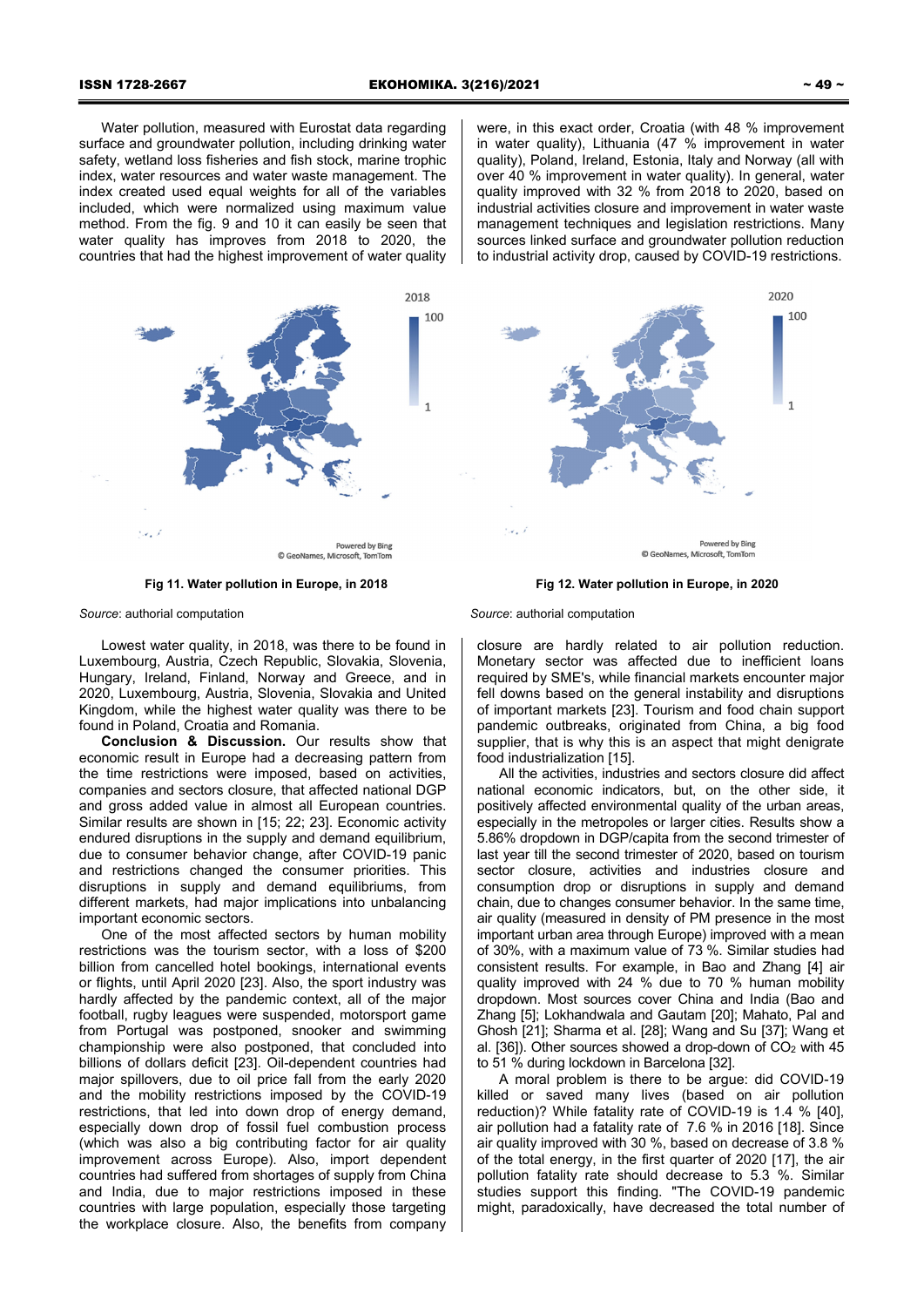deaths during this period, by drastically decreasing the number of fatalities due to air pollution" [11].

Although fossil fuel combustion reduction had a negative impact over oil-dependent countries [23], it had positive effects over global  $CO<sub>2</sub>$  emissions, as there was registered a major drop in  $CO<sub>2</sub>$ , in similar studies [17; 19]. Substantial reduction in 03 was also found in the lockdown phase, accompanied by the improvement of the ozone layer [10].

Our results show that water quality improved with 32 % from 2018 to 2020. This improvement is partially relied on mobility restrictions and partially on improvement in water waste management techniques and legislation worldwide. Other studies, that included in situ measurements, found that lockdown phase indeed had a positive impact over surface or groundwater quality. For example, PH, conductivity, D0, BOD and COD concentrations showed 1– 10 %, 33–66 %, 51 %, 45–90 % and 33–82 % reductions during the lockdown phase, as compared to the prelockdown phase in Yamuna river [2]. Estuaries cleaned up in the lockdown phase, as the intensity of industrial activity had a strong effect on the bathing water quality in the area surrounding the Boukhalef river estuary [7]. The study illustrates that level of bathing water quality improved during the COVID-19 lockdown. Also, groundwater quality in India improved during lockdown, in Tuticorin industrial city. Reduction of groundwater pollution was due to reduction of human activities, that had a major impact in releasing pollutant components [26]. In Vembanad lake, the surface water quality had improved during lockdown, based on the Landsat-8 OLI data, by decreasing the concentration of industrial pollution components with 15.9 % on average, while non-industrial pollution had the same level during lockdown [41].

Air quality improved with 45 %, average PM2,5 and PM10 had dropped to half of their initial size, after the most restrictive lockdown month (March), when almost 95 % of human mobility was restrained. Also,  $O_3$ ,  $Co_2$  and NO dropped down during lockdown (Dentener et al. [10]; IEA, 2020 [17]; Le Quéré et al. [19]).

Water pollution has a significant decreasing trend, attributed especially to water waste management and plastic recycling programs worldwide, but some empirical evidence states that human activity restrictions had a positive impact over surface water pollution, especially over lakes and rivers, as water quality improved with 32 % from 2018 to 2020. Surface and groundwater quality improved during lockdown [2; 7; 26; 41], results showing that anthropogenic activities did have a negative impact over both water and air pollution.

DGP had a descending trend after significant restrictions, with major impact over Q2 of 2020, after the restrictions caused major problems regarding closing sectors, activities and industries. A direct connection between anthropogenic activities and air and water pollution was observed in the present study, with remark that activity restriction generated both a drop in national economic result and an improvement in environmental health.

#### **References**

1. *Agency, U. S. E.P.* (2007). Terms of Environment: Glossary, Abbreviations and Acronym.

2. *Arif, M., Kumar, R., & Parveen, shagufta*. (2020). Reduction in Water Pollution in Yamuna River Due to Lockdown Under COVID-19 Pandemic. *March 2020*. https://doi.org/10.26434/chemrxiv.12440525

3. *Baloch, S., Baloch, M.A., Zheng, T., & Pei, X.* (2020). The coronavirus disease 2019 (COVID-19) pandemic. In *Tohoku Journal of Experimental Medicine*. https://doi.org/10.1620/tjem.250.271

4. *Bao, R., & Zhang, A.* (2020a). Does lockdown reduce air pollution? Evidence from 44 cities in northern China. *Science of the Total Environment*, *731*(1954), 139052. https://doi.org/10.1016/j.scitotenv.2020. 139052

5. *Bao, R., & Zhang, A.* (2020b). Does lockdown reduce air pollution? Evidence from 44 cities in northern China. *Science of the Total Environment*. https://doi.org/10.1016/j.scitotenv.2020.139052

6. *Bustreo, F.* (2014). 7 million deaths annually linked to air pollution. In *Central European journal of public health*.

7. *Cherif, E.K., Vodopivec, M., Mejjad, N., Esteves, J. C.G., & Simonoviˇ, S.* (2020). COVID-19 Pandemic Consequences on Coastal Water. *Water*.

8. *Cheruiyot, I., Henry, B.M., & Lippi, G.* (2020). Is there evidence of intra-uterine vertical transmission potential of COVID-19 infection in samples tested by quantitative RT-PCR? In *European Journal of Obstetrics and Gynecology and Reproductive Biology*. https://doi.org/10.1016/j.ejogrb. 2020.04.034

9. *Chu, D K., Akl, E.A., Duda, S., Solo, K., Yaacoub, S., Schünemann, H.J., El-harakeh, A., Bognanni, A., Lotfi, T., Loeb, M., Hajizadeh, A., Bak, A., Izcovich, A., Cuello-Garcia, C.A., Chen, C., Harris, D.J., Borowiack, E., Chamseddine, F., Schünemann, F., … Reinap, M.* (2020). Physical distancing, face masks, and eye protection to prevent person-toperson transmission of SARS-CoV-2 and COVID-19: a systematic review and meta-analysis. *The Lancet*. https://doi.org/10.1016/S0140- 6736(20)31142-9

10. *Dentener, F., Emberson, L., Galmarini, S., Cappelli, G., Irimescu, A., Mihailescu, D., Van Dingenen, R., & Van Den Berg, M.* (2020). Lower air pollution during COVID-19 lock-down: improving models and methods estimating ozone impacts on crops: O3-crop impact during COVID-19. *Philosophical Transactions of the Royal Society A: Mathematical, Physical and Engineering Sciences*, *378*(2183). https://doi.org/10.1098/ rsta.2020.0188

11. *Dutheil, F., Baker, J.S., & Navel, V.* (2020). COVID-19 as a factor influencing air pollution? In *Environmental Pollution*. https://doi.org/10.1016/ j.envpol.2020.114466

12. *Elkins, J. W.* (2019). Chlorofluorocarbons (CFCs). The Chapman & Hall Encyclopedia of Environmental Science.

13. *European Envirnoment Agency*. (2015). Sulphur dioxide (SO2) emissions.

14. *Glencross, D.A., Ho, T. R., Camiña, N., Hawrylowicz, C.M., & Pfeffer, P.E.* (2020). Air pollution and its effects on the immune system. *Free Radical Biology and Medicine*, *151*(October 2019), 56–68. https://doi.org/ 10.1016/j.freeradbiomed.2020.01.179

15. *Gössling, S., Scott, D., & Hall, C.M.* (2020). Pandemics, tourism and global change: a rapid assessment of COVID-19. *Journal of Sustainable Tourism*. https://doi.org/10.1080/09669582.2020.1758708

16. *Harpreet, K., & Ruchi, K.* (2019). Biogenic sources of air pollution. In *Air pollution: sources, impacts and controls* (pp. 26–39). https://doi.org/ 10.1079/9781786393890.0026

17. *IEA*. (2020). Global Energy Review 2020. *Global Energy Review 2020*. https://doi.org/10.1787/a60abbf2-en

18. *Isaifan, R.J.* (2020). The dramatic impact of coronavirus outbreak on air quality: Has it saved as much as it has killed so far? *Global Journal of Environmental Science and Management*, *6*(3), 275–288. https://doi.org/ 10.22034/gjesm.2020.03.01

19. *Le Quéré, C., Jackson, R.B., Jones, M.W., Smith, A.J.P., Abernethy, S., Andrew, R.M., De-Gol, A.J., Willis, D.R., Shan, Y., Canadell, J.G., Friedlingstein, P., Creutzig, F., & Peters, G. P.* (2020). Temporary reduction in daily global CO2 emissions during the COVID-19 forced confinement. *Nature Climate Change*, *10*(7), 647–653. https://doi.org/10.1038/s41558- 020-0797-x

20. *Lokhandwala, S., & Gautam, P.* (2020). Indirect impact of COVID-19 on environment: A brief study in Indian context. *Environmental Research*. https://doi.org/10.1016/j.envres.2020.109807

21. *Mahato, S., Pal, S., & Ghosh, K. G.* (2020). Effect of lockdown amid COVID-19 pandemic on air quality of the megacity Delhi, India. *Science of the Total Environment*. https://doi.org/10.1016/j.scitotenv. 2020.139086

22. *Nicola, M., Alsafi, Z., Sohrabi, C., Kerwan, A., Al-Jabir, A., Iosifidis, C., Agha, M., & Agha, R.* (2020). The socio-economic implications of the coronavirus pandemic (COVID-19): A review. In *International Journal of Surgery*. https://doi.org/10.1016/j.ijsu.2020.04.018

23. *Ozili, P.K., & Arun, T.* (2020). Spillover of COVID-19: Impact on the Global Economy. *SSRN Electronic Journal*. https://doi.org/10.2139/ ssrn.3562570

24. *Patel, P.P., Mondal, S., & Ghosh, K.G.* (2020). Some respite for India's dirtiest river? Examining the Yamuna's water quality at Delhi during the COVID-19 lockdown period. *Science of the Total Environment*, *744*, 140851. https://doi.org/10.1016/j.scitotenv.2020.140851

25. *Rothan, H.A., & Byrareddy, S. N.* (2020). The epidemiology and pathogenesis of coronavirus disease (COVID-19) outbreak. In *Journal of Autoimmunity*. https://doi.org/10.1016/j.jaut.2020.102433

26. *Selvam, S., Jesuraja, K., Venkatramanan, S., Chung, S.Y., Roy, P.D., Muthukumar, P., & Kumar, M.* (2020). Imprints of pandemic lockdown on subsurface water quality in the coastal industrial city of Tuticorin, South India: A revival perspective. *Science of the Total Environment*, *738*, 139848. https://doi.org/10.1016/j.scitotenv.2020.139848

27. *Sharma, P., Kaur, M., & Narwal, G.* (2020). Other side of the COVID-19 Pandemic: A review. *The Pharma Innovation*, *9*(5), 366–369. https://edition.cnn.com/2020/03/01/world/nasa-china-

28. *Sharma, S., Zhang, M., Anshika, Gao, J., Zhang, H., & Kota, S. H.* (2020). Effect of restricted emissions during COVID-19 on air quality in